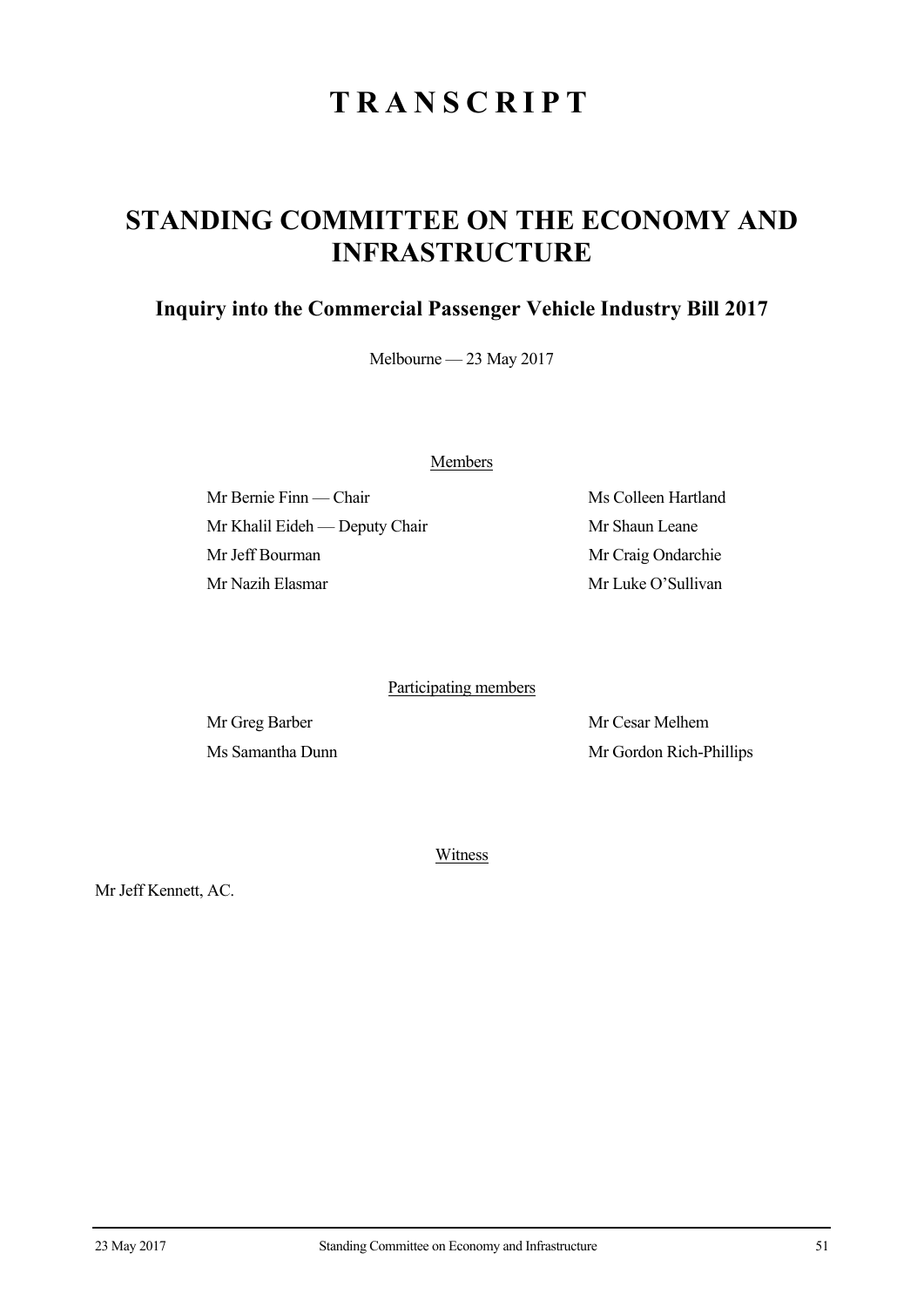**The CHAIR** — Ladies and gentlemen, we will begin this afternoon's session of the hearing and welcome our next witness, who is of course the Honourable Jeff Kennett. Mr Kennett, all evidence taken at this hearing is protected by parliamentary privilege. Therefore you are protected against any action for what you may say here today, but if you go outside and repeat the same things, those comments may not be protected by this privilege, which I am sure will disappoint you enormously.

I would ask you to make some preliminary comments for perhaps 5 to 10 minutes and we will then open the floor to questions.

**Mr KENNETT** — Thank you, Chair and members of the inquiry, firstly for allowing me to address you. May I start by indicating that at no stage have I ever or do I now have a vested commercial interest in any taxi licence. It has been written and rumoured that I do, but I have never had a commercial interest in a taxi licence. It is true that I have taken a great interest in the taxi industry over the last perhaps 30-odd years, but only in recognition of the service they provide. I saw them as part of the public transport system — flexible. Whereas trains and buses normally follow routes, taxis can go anywhere they like. Secondly, because of the nature of the people who own those licences, who are a very good cross-section of Victorian and Australian life, they invariably only owned one licence, they worked extremely long hours and, in my opinion, were the salt of the earth.

Further, can I just say I think from previous experience either you directly or indirectly will be aware that in the 1990s we reformed the taxi industry without legislation. To bring about change, in my opinion, does not require legislation; it simply requires good management and cooperation by both sides.

The current process to reform the taxi industry started under the Baillieu government and under the leadership at the time of Allan Fels. It was partly done in the early stages of ridesharing, but not as obviously then as it has become in the last two years. I personally do not think that we needed legislation to change the taxi industry. In other words, I think the taxi industry and ridesharing, for which there is legislation necessary to regulate it and to put the safeguards in for the community, could have coexisted. So I am not opposed to ridesharing in any shape or form, whatever the organisation may be that brings it about.

The process that was started by the Baillieu government was without the government at the time having any idea of what outcomes they wanted. Sadly, the inquiry took no account of the history of the industry, the make-up of the people who were behind it or the ramifications of the changes that they then sought to impose. Mr Baillieu's successor, Dr Napthine, introduced the changes that Allan Fels recommended and that started again another wave of reform. With the success of the Andrews government, the Andrews government recognised they had to introduce legislation to make legal the illegal performance of ridesharing. But I think too, sadly, they then decided to totally restructure the taxi industry at the same time. As I said, I do not think it was necessary. You could have put any reforms you wanted to in place for the taxi industry without legislation, and then you could have legislated to make ridesharing as whatever the community wanted in terms of safeguards et cetera.

The result of that has been that there has been a substantial amount of unnecessary hardship for those who have licences, and I think there are just over 3000 in the metropolitan area with perpetual licences and some perhaps 2000 outside of the metropolitan area. This issue has now been going on for a number of years, again without any concern at all for the welfare of those who own those taxi licences, many of whom are now elderly, many who cannot drive and many who have leased their licences out to other drivers in order to earn an income.

I have been working as best I can with the government of the day in a bipartisan way. I do not see this as a partisan political issue. As far as I am concerned, I have been working with many members of the taxi industry that I have known for very many years to try and bring about an equitable outcome. I would have liked to have seen an equitable outcome as quickly as possible to reduce not only the financial hardship, because we are now seeing individuals having their houses reclaimed as banks now recognise that these licences, which they were prepared to lend against to 100 per cent, are now worthless. So to my knowledge there have been a couple who have lost their houses, but it is not only the financial cost, it has been the mental cost — the delay in getting this matter resolved and getting to a position of what I would call fairness and equity. I guess, Chair, that is why I am here today, because while I have been working closely with the government over the last year, we still have not got to a position where we have got what I consider to be a fair and equitable outcome bearing in mind that this is not a reform of the taxi industry. If we can just put aside for one moment ridesharing, it is the impact on the taxi industry that is my greatest concern.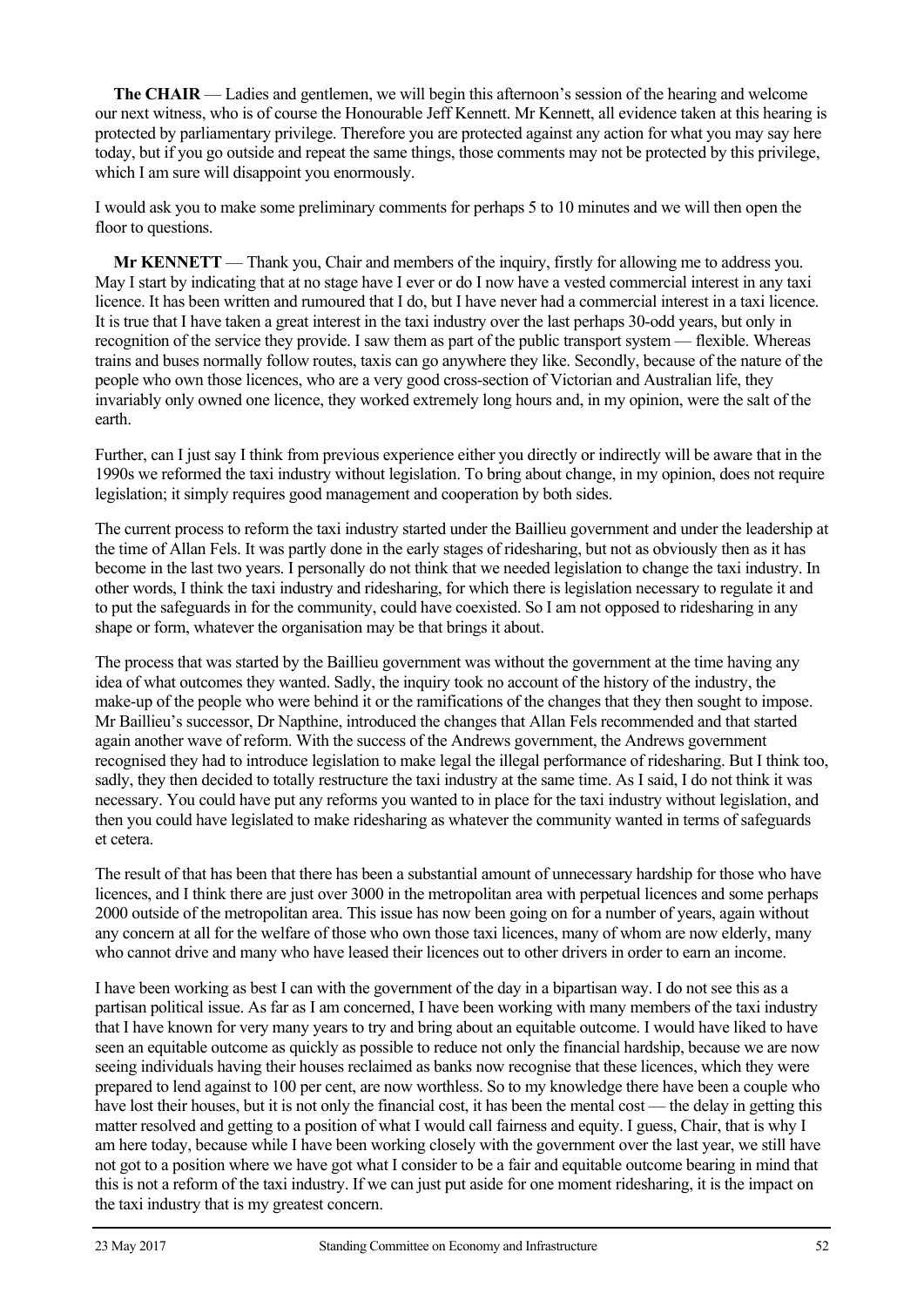This is not a reform. This is the cancellation of licence plates. This is a restructuring of the industry in the same way that governments, both mine previously and successive governments, have removed licences from scallop fishermen and commercial fishermen in Port Phillip Bay, but where a substantial amount of money has been paid recognising the fair capital value of those licences. As you know, the taxi licence system has been in place for over 50 years. The government have sold them, awarded them. They have been changed in a commercial sense from time to time by sale, and before this process started under Mr Baillieu, licences were selling for about \$535 000. Sadly, some people bought licences at that time.

What is fair and equitable? At the moment the government has set up a scheme which allows for transitional funding for \$100 000 per licence and \$50 000 for second, third and fourth, and then a fairness fund, which looks at the financial impact on the individual licence-holder. As I think I said before, most of these licences we are talking about are held by an individual or one family. Very few have multiple licences; some do, but very few in terms of the main. So what is fair and equitable?

My great concern is that we have got nowhere close to establishing a figure that is fair and equitable. I feel that there is a great social injustice being done here, and I really mean that. Unlike the commercial fishermen, who got compensation up to \$1.6 million when their licences were revoked under the current government, these individuals, the taxi licence holders, find themselves in a position where their assets have been substantially reduced in value — I was going to say destroyed — their lives have been totally destroyed in terms of their financial position and now their mental anguish is very real.

When I look at the legislation I think there are a number of issues that we have got to look at. One of the ones, and I do not know if any of those who spoke this morning has referred to it, is the concern we have that any payment will in fact be taxed by the commonwealth government — the ATO — which, to me, is just totally unacceptable because this is not money that they have been given in a way. It is not money that has resulted in individuals benefiting from. This would be money that compensates for fair capital value of a licence. It is not to replace anything else but the reduction in the value of the licence.

If I can just make some suggestions to you, because I have looked at the legislation. To be quite honest, if the government want to proceed down this way, and I understand that they do — as I said before, I do not think you needed to; I think you could have separated the taxi industry to allow them to continue to operate and legislate for ridesharing — I think we need to make sure that, firstly, any compensation paid is seen as compensation in trying to establish the fair capital value for the licence. It is in two parts: it is in the transitional part, which is the \$100 000, \$50 000, \$50 000, \$50 000 and whatever the Fairness Fund decides. It is not for any other reason, and that should be included in the legislation, Chair. It must state there that any payment made is in fact because we have restructured the industry, and it is a recognition of trying to determine fair capital value.

Why is that important? Because if the Parliament will put that into the legislation, that will give to the ATO an instruction that this has nothing to do with income replacement or anything else. It is simply to do with the reduction in the capital value. As you know, the ATO has in recent times decided to tax some of these similar sorts of payments because they have determined, through the looseness of the legislation, that in fact it is income replacement. This is not income replacement. This is restructuring and the removal of licences. It is the denuding of the taxi industry as we know it. So that is the first point I would like the inquiry to consider and hopefully try and influence the government that that amendment be made.

Secondly, the Fairness Fund has been established outside of legislation. It could be stopped tomorrow. Any claims that are made of the Fairness Fund may not be honoured. I am not saying that they will not be honoured, but they could be. I think it is important that the legislation be amended to recognise the Fairness Fund and to put within that, if you can, the guidelines by which those who sit on the Fairness Fund are adjudicating the claims of the licence-holders. So I am suggesting that there should be legislation to recognise the Fairness Fund.

I would further like to suggest that the Fairness Fund is being talked about in a way that there might be \$50 million to meet any claims that are made under the Fairness Fund. The Fairness Fund has been sitting as a group of individuals in judgement of people at the moment based on their needs, financial hardship et cetera. No payments have been made as yet. It was established to try and short-circuit the pain that some of these people were going through, and yet no payment from the transitional fund or the Fairness Fund has been made. But the government are talking about an upper cap of \$50 million which will be funded by the \$2 levy. Can I make a suggestion to you. I do not know what the Fairness Fund is going to recommend. I hear that they are going to discard some claims because they cannot prove up the claims that the individuals are making. On the other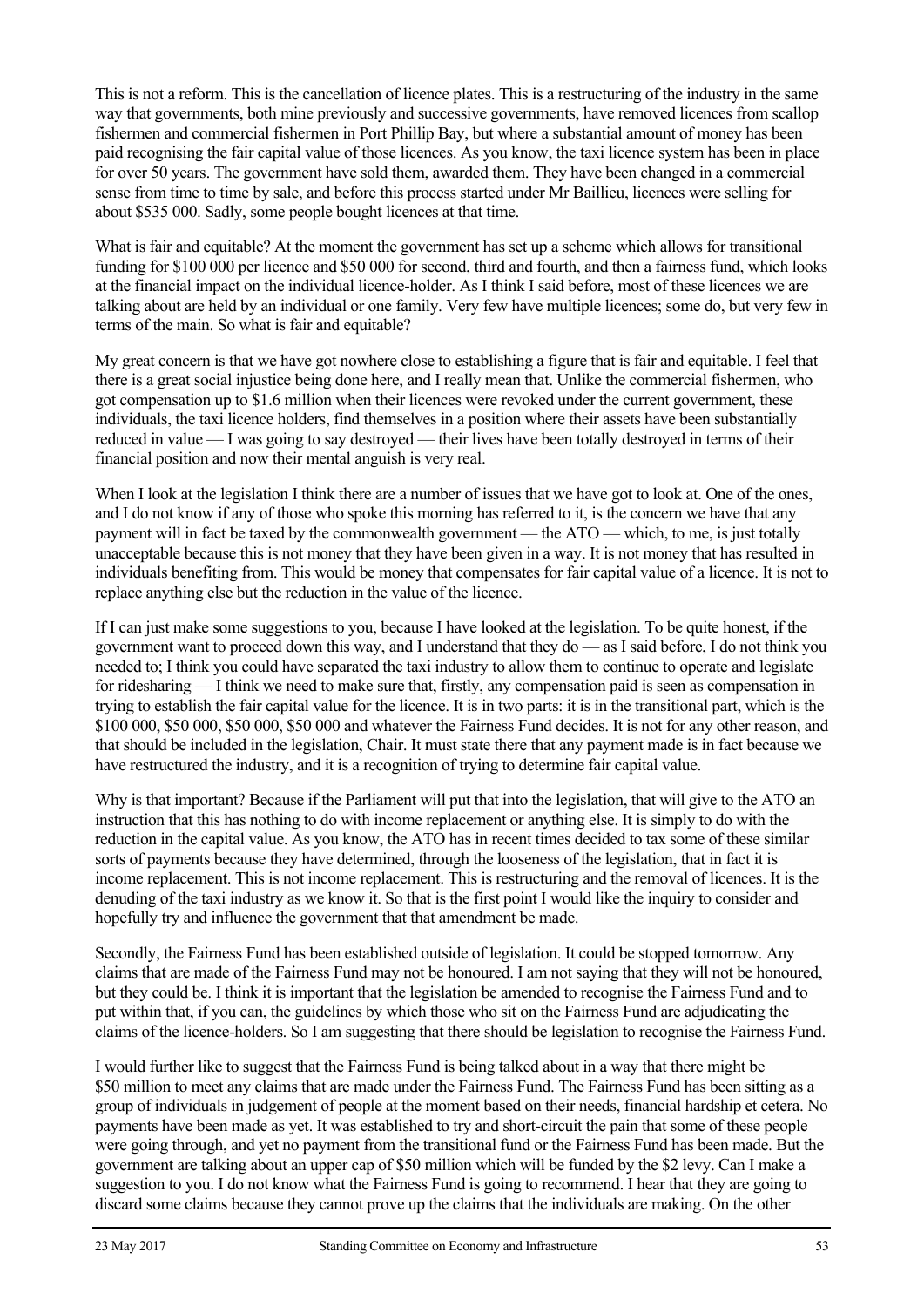hand, I have seen evidence where I think they are being fair and reasonable and there will be amounts of money paid eventually. I would like to suggest that the \$50 million talked-about cap be removed in terms of discussion, and in the legislation we indicate that the proposed \$2 levy stay in place to meet any and all of the recommendations of the Fairness Fund so that for those who have made claims, if the totality of their claims is above \$50 million, the government will honour the decision of the Fairness Fund committee.

The government have indicated that they are prepared to extend the \$50 million, but I think on behalf of the taxi owners they want assurance that this government or the next government are not going to alter the basis on which they work. The beauty of this is that it allows the levy to stay in place to cover the total cost of any award made by the Fairness Fund. It will not be great over a number of years, but it is fair and it is equitable.

Chair, I would also like to ensure if the legislation is passed, hopefully with amendment, that once royal assent is given all payments under the transitional aspect of the compensation plan should be paid within 30 days. These people have been waiting for months. Their lives have been destructed and for many their mental health is chaotic. I know of two deaths. I will not put my hand on my heart and say they are suicides, but I think they are. So there has been a great deal of stress. The question is: whatever form the legislation takes, when it has passed the Parliament, received royal assent, I would like this committee, this inquiry, to strongly make sure in the legislation there is a provision that will enable the payments to be made quickly.

Again I have had assurances that that will happen, but I think it is important that we actually have it in the legislation. To be quite honest, I would like the same of any allocation made by the Fairness Fund. The Fairness Fund have been sitting. They have interviewed a lot of licence plate holders. They have made their decisions, good and bad; I do not know the outcome of individual applications. But I think it is only fair and equitable that if the Fairness Fund has made a decision in favour of a licence plate holder which together with the transition fund represents a reduction in the capital value of the licence knowing that the licences will all be revoked the moment the legislation is passed, then the moneys allocated by the Fairness Fund should be paid — in fairness, in decency — to those who claim them.

Now the government might say, 'Well, that's going to be millions of dollars'. The \$2 levy, which I know some members of the Parliament are opposed to — I recognise that — is a fair price to pay over a period of time to make sure that these individuals are properly and fairly recompensed. That cannot only cover the capital of the money that is paid by the Fairness Fund but any interest that the government might accrue if in fact they pay out the awards decided by the Fairness Fund quickly. It is terribly important that we try and reduce the pain that these people are feeling.

Licence plate holders, as I said earlier, probably only number about 5000. They are not a political force as we know some other groups of Victorians or Australians are. They are small businessmen and women. They fundamentally act alone. They are, in the nicest way possible, not an organised political group, so they are just individuals or individual families who go back in many cases to just after the Second World War. This inquiry has the opportunity to make recommendations to the government that will not present the outcomes that I would like in the sense that had I been in control I would have enacted. As I said earlier, I would have continued to drive the taxi industry to provide a flexible, viable, professional service and I would have legislated ridesharing to meet the criteria of the community along the lines of the taxi industry where appropriate, particularly in terms of safety. That has not happened; I accept that.

I have, as I said to you before, had many meetings with Minister Jacinta Allan and there has been, I think, a fair amount of goodwill in those discussions. But I understand the electoral cycle, more importantly the parliamentary cycle, and I think you have only got a couple of weeks really left to go in June before the Parliament gets up until the end of the year. This cannot go on until the end of the year. These families, these individuals are hurting, and I would ask sincerely that the inquiry in its findings make recommendations which I hope the government in goodwill will accept in order that the legislation can be passed before the Parliament rises. Otherwise, the indecision and the pain will continue for another few months and that does not behove any of us, regardless of our political leanings et cetera.

People have asked me what is the right amount of money to pay in terms of the transitional fee, and there are amounts that have been floated and talked about. It is very easy to suggest an amount but I also understand that the government is the government and while we may agree or disagree with their legislation — components of it, actions, amounts — all we can try and do is influence change. From my discussions with the minister I genuinely think she would like to see this matter resolved. I certainly would, in the interests of those that I do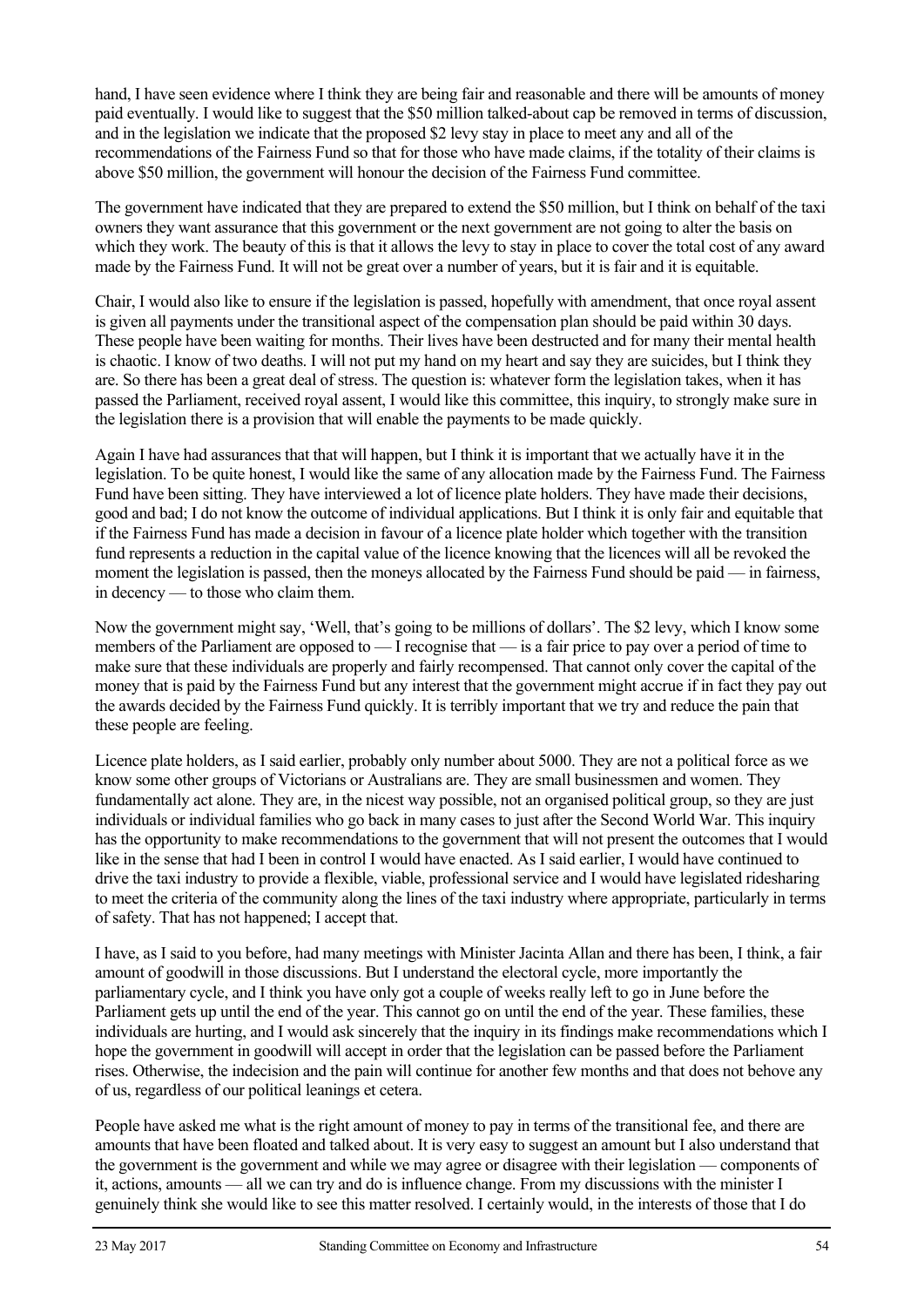not represent commercially or in any other way than just trying to give them some support for what I think is an absolute injustice. But I hope that the government will take on board whatever your findings are. Given that the government themselves have made these changes, they then have a responsibility to resolve the issue quickly and fairly. I thank you.

**The CHAIR** — Thank you indeed, Mr Kennett. We will pass on to some questions. I have just got one to start with. We have heard today some very disturbing evidence about the impact of these changes on individuals, starting from suicide, attempted suicide, suspected attempted suicide, heart attacks, family breakdown — a whole range of hardships. But there has been no payment, as you say, from the Fairness Fund. Why is that the case? What is wrong with the Fairness Fund if it is not helping people through these difficult times?

**Mr KENNETT** — If I could try and accurately reflect the comments of the minister, I think she is waiting until the legislation is passed, because she says until the legislation is passed and we know we have the levy in place, then we cannot pay any moneys out. I have argued to her that this is not fair, and of course it is not until the legislation is passed, technically, that the licences are revoked. But in the meantime the capital value of all those licences has been absolutely reduced. And now the banks have been approaching many of these licence-holders because the asset which they used for borrowing has been totally reduced.

The minister would argue, I think, that we need the legislation to get the levy in place to fund the Fairness Fund. I think the minister argues that until the legislation is passed, taxis are still legal but of course without a value and with no prospect of a value, because they going to be replaced by a licence fee of about \$583 which anyone can apply for. That is one of the reasons I think we need this settled quickly.

As I said before, as you know, wearing my hat at Beyondblue I have met many of these individuals in the industry in diabolical straits. I did not say before that the two people I know of did die by their own hand, because at the end of the day you cannot be 100 per cent sure. But I can say to you very genuinely that this issue has brought them great distress and they are not with us today, and there is no other reason they are not. So it is one of the reasons why I would like to see this resolved. I would like to see the minister and the government understand that if you are going to restructure it and if you are going to reduce someone's asset, then you owe it to those people to do it fairly and to treat them in the same way as we have treated, and this government has treated, commercial fishermen in Port Phillip Bay.

**The CHAIR** — Mr Kennett, as you pointed out today, you have a closeness with the taxi industry that goes back some — it must be 30 years, I suppose, or getting close to it anyway.

**Mr KENNETT** — Last century.

**The CHAIR** — Also, with your involvement in Beyondblue and your concern about the mental health of people, could you expand a little further on what impact you have seen these changes have on those in the taxi industry? We have today had people give evidence that we could well have catastrophic results if this legislation is not handled properly.

**Mr KENNETT** — I do not doubt that you are going to have catastrophic results, because there will be many who have made submissions to the Fairness Fund who will have their applications rejected. Many of those, sadly, is because many of them are, in the nicest way, simple men and women. They do not have records going back a long time. Some of them do not use accountants. The Fairness Fund has KPMG advising and they are wanting to see records and evidence, and a lot of these people do not have them. Many of those who are rejected by the Fairness Fund are going to find themselves in diabolical trouble.

I have seen people in my office in tears. I have seen husbands and wives in tears. I have seen people who are losing their house. The best way I can properly describe it is: imagine yourself if the government came along and said to you that one of your own assets which you had worked hard to protect and develop is all of a sudden worthless. Where do you go? Who do you turn to? I have asked myself that question many, many times. If someone came along and said to me that my assets that I have worked for are worthless, I do not know what I would do, and I am, fortunately, better off than many other people. You are going to see everything. We have already seen just about everything, every emotion. You have seen funerals, you have seen people who are trying to be responsible, trying to do the right thing. We cannot imagine the pain because we are not in that position.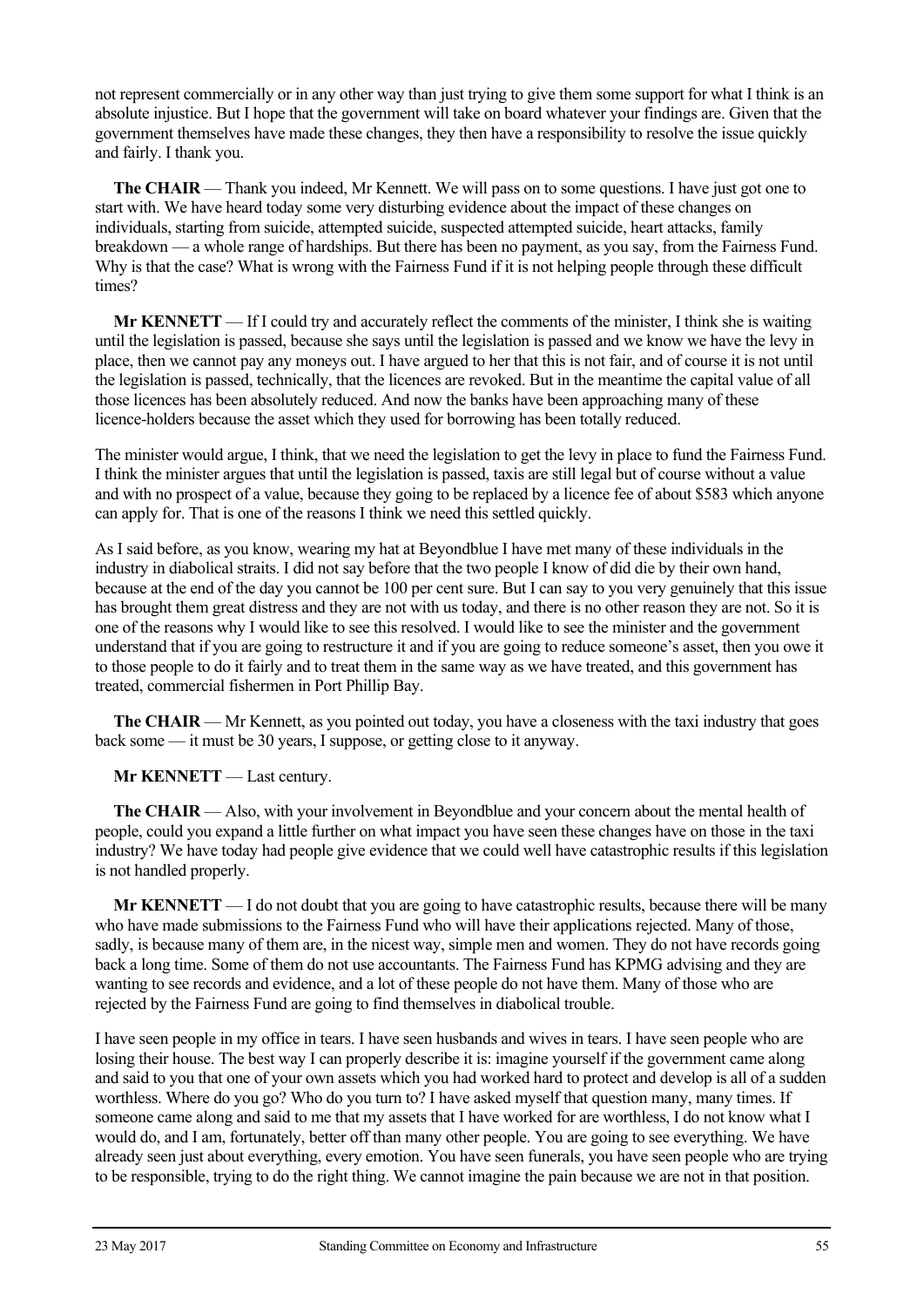That is why the Parliament must act reasonably and fairly. Not left or right — I am not worried about politics of it. Just treat people decently. That is all I ask, and do it quickly.

**The CHAIR** — We have heard suggestions today that there could even be violence as a result of this from drivers and people who are desperate, if you want to use that term. Do you feel that that could be on the cards?

**Mr KENNETT** — I hope not. Again, there have been demonstrations where there has been acts of violence et cetera, et cetera, and I yesterday appealed to those in the industry not to act irresponsibly because it does not help all of those — it does not help you in adjudicating, it does not help those who support and I think, from what I have heard, the attendance of many today has been without any rancour whatsoever, and I would always advocate peaceful demonstration and certainly not violence.

Please understand, some of these people are losing their livelihoods — they are losing everything they have got. One chap I know, who has been here for 45 years, came to this country for a new opportunity, worked hard, worked as a taxidriver, earned enough money to buy a licence 35 years ago, got his house et cetera — it is all he has got. He is still driving. He is about to lose his house because the bank that used his licence and fully used the licence as the mortgage on his borrowing have said, 'This licence is now worthless'. So he is not just losing his licence, he is losing everything he came to this country for and where he has raised his family.

Again, I am sorry we are at this stage. It is not the way I would have handled it. I am all in favour of legislating ridesharing, but the two could have coexisted very easily and very well. You would not have issued any more licences; you would have allowed those people who still have them to keep them, to trade and keep working et cetera. But that is not what the government has done, and there are models in New South Wales et cetera which are different. All I can do is work to what we have now. That is why the greatest plea I make is to have this legislation passed quickly. If it does not and if the government does not see fit to incorporate some of the things that I have suggested to you, which I hope you will consider in due course, the question you have got to ask yourself is whether you can honestly pass the legislation at all.

**Mr MELHEM** — Just following on from that, Mr Kennett, that is the issue that the government and the opposition — you made some mention about the opposition. The opposition cannot be saying the \$494 million the Andrews Labor government is going to put out is a slush fund to basically bribe or buy votes. We all believe that that is not the case. When you have got an approach like that from the opposition in relation to that, that makes life difficult. Secondly, the attack on the \$2 levy, which does not help. I am really pleased to hear you talking about that bipartisan approach because that is the only way to fix this problem, instead of playing politics. Have you got any sort of advice to both the opposition and the government on how to address that or expand on the point you made earlier?

**Mr KENNETT** — I have watched the debates and heard the comments from all sides of Parliament and I am not here today to be political. I am here with a hope of bipartisanship, which you referred to, which has got to be resolved. The amounts of money here are not inconsequential. Therefore it is, I think, acceptable that the government should be trying to over a period of time receive sufficient funding to pay out a fair capital value for these licences.

I think the fund you referred to first was the Hardship Fund, which was the \$4 million that was earlier in place. About 63 payments were made under that; not all of the \$4 million was paid. This is a new round, new legislation which has two components — the transition amounts and the Fairness Fund — all of which to me represent a reduction in capital value, with the government trying to establish for each individual, where they make an application, what is the fair capital value. So, Mr Melhem, I am not interested in the politics of this, but I will be, very much so, if these people are hung out to dry.

Now I am only an ageing superannuant, but I still have a voice, and I do not want to see these people hurt. Regardless of your politics, you have a responsibility as parliamentarians to treat people fairly. The responsibility of a government should always, firstly, be the safety of their community — forget your politics. Secondly, in this case, it has got to act fairly. So put your politics to one side; I do not care what they are. I will talk to you all, and I think the debate publicly to date has been reasonably conducted. I think under the circumstances, where there have been demonstrations and a bit of outbursts, that is understandable, but please understand that these people deserve to be treated as you would treat yourself or want to be treated under the same circumstances.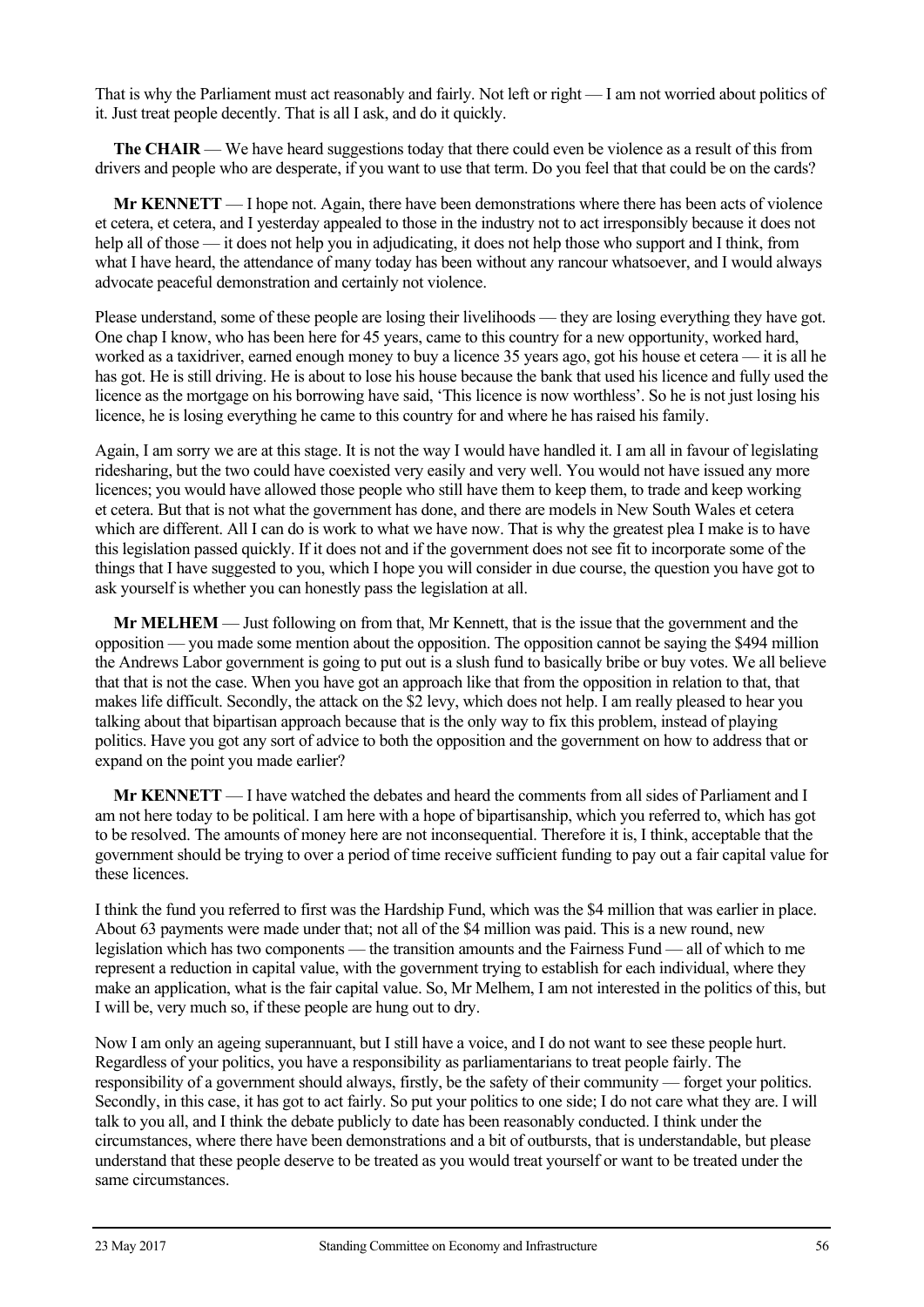**Mr MELHEM** — One last question from me. Mr Kennett, you talked about how you work out the compensation. I think at one stage you were recommending establishing an independent body to deal with those who purchased licences before 1990, I think, from my reading of some of the areas you were looking at, and on a case-by-case basis for people who purchased licences post-1990. Would you care to elaborate on that model?

**Mr KENNETT** — I think, Mr Melhem, that is where the Fairness Fund's deliberations come into play, because they are sitting there adjudicating and they have got access to information that I do not have because they can call it up from the taxi secretariat et cetera, et cetera. I guess I am saying I am happy to hand over to the Fairness Fund the responsibility to adjudicate based on information that is provided. I know that is going to cause some hardship to some because they will not get any compensation, but I am not part of that. I am prepared to accept the process that is currently in place as long as it is equitably handled across the board. I am not quite sure, but I think you come from a union background. If you were leading these men and women as a unionist, I wonder if you would be making demands very dissimilar to what I am asking.

**Mr MELHEM** — No. I do not disagree with the demand at all, and I think I made earlier this morning that it is all about compensation. I think we should stop playing politics. I mean, people are arguing about the \$2 levy, worrying about consumers and everyone else. Let us call it what it is. It is important to get the right compensation.

**Mr KENNETT** — It is not even compensation; it is fairness. It is establishing the reduction of a fair capital value for a licence. That is all it is. It is just trying to ask, 'What is fair?'. We have had a system for 50 years. All of a sudden it is going to change. All right, governments have that right, but if you are going to have the right, then you have got to treat people fairly and equitably. That is all I would ask.

**Ms DUNN** — Thank you, Mr Kennett, for your presentation today. Clearly there are a range of amendments you have flagged that should be incorporated into the bill before us, but they do centre around this concept of fair capital value as, I guess, the cornerstone of that. I am just wondering if you have any views as to what that looks like, because of course it does come with its complexities because of the time span of licences that have been out there, the different prices people have paid and circumstances, and I just wonder if you have turned your mind to the nuts and bolts of what that looks like.

**Mr KENNETT** — I think there needs to be a new clause added, which is a very simple clause that says that any payment made under either the transition fund or the Fairness Fund is a payment that attempts to recognise the fair capital value of the licence that is being removed. I am not a draughtsman, but it does not have to be much greater than that. There just has to be a statement there that is specifically designed, as you would understand, to give the ATO a clear understanding of these payments, because I do not want to see people get their transitional fund treated one way and any Fairness Fund treated another. It would be grossly unfair, because no-one is going to be compensated or given value to the total capital value of the licence, so it will be a lesser amount in two components. To tax then one part of the component further reduces the capital value, so this is nothing else but fair capital value. I think it just needs a simple clause which designates what the payments represent.

**Mr BOURMAN** — In your presentation you said — I am going to paraphrase here — that the way you would see the perfect world, as perfect as it can get, is to leave the taxi industry alone, as is, and then regulate ridesharing. To ensure a level playing field given how much the taxi industry undergoes now, how would you see that regulation? What sort of thing would they have to put on ridesharing to actually make it fair, given that they would not have to have cameras in the cars, cages, back to base and so on?

**Mr KENNETT** — It is probably a very simple claim to make, but I would not have got to this position, to be quite honest. We have got a new player on the field which is giving the community different options. I accept that. I would make sure that I had enough information about the cars and the drivers to protect the public interest, and then I probably would not have issued any more licences, allowed the existing licences to remain, allowed the taxi industry to continue to use their taxi ranks as we know them today and allowed them to continue to operate and sell and trade those plates as they existed.

That would give me, the public, the opportunity as to whether I use a ridesharing device or whether I use a taxi device, and to be quite honest if — and I do not believe it is the case because I think the taxi industry is terribly maligned when something goes wrong within its ranks, when of course for every time a passenger is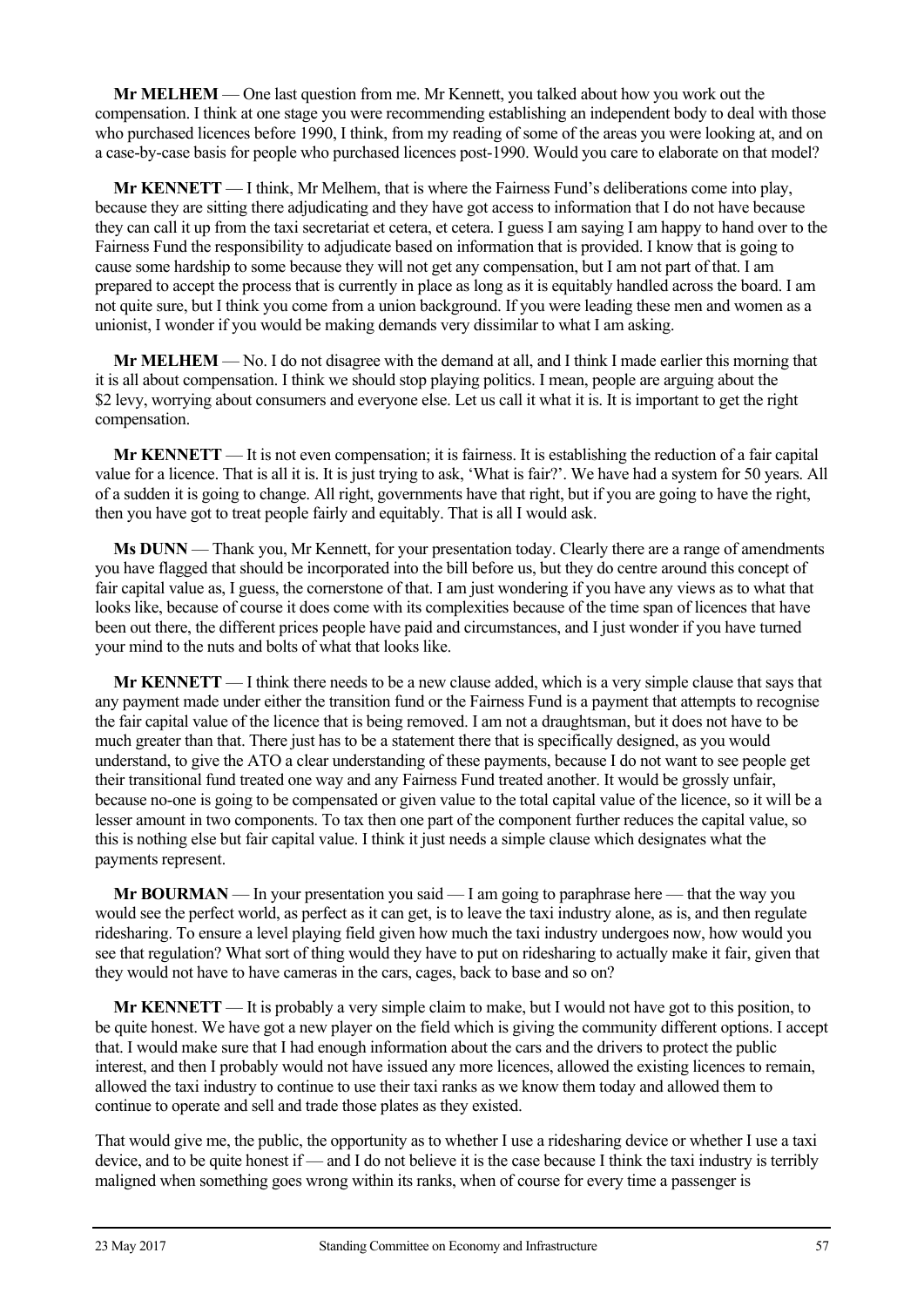disadvantaged, there is a taxidriver who is equally disadvantaged by someone who misbehaves — the taxis cannot provide a professional service, no-one is going to use them, so they are going to die on the vine.

## **Mr BOURMAN** — Market forces.

**Mr KENNETT** — Yes, exactly. So you could easily have had the two systems. The trouble we have got now goes back fundamentally starting almost three years ago and the way in which it was originally started, which with Mr Baillieu's government was about reform. It was not about restructuring; it was about reform. That was Dr Napthine. This government has moved to restructure, and that is fine. That is the government's right. As I said, I would not have got to this position.

I do not understand why people do not appreciate this industry and do not appreciate the people who are in it. I mean, they are the salt of the earth, and they come from all nationalities and they have for years — Greeks and Italians et cetera after the war. So it still would have been possible. I just think we are too far down the track now. Too many people's lives have been destroyed by months and months of indecision.

**Mr BOURMAN** — One last question. It is about the infamous \$2 levy, which appears to be political but I will get with it. You said the \$50 million Fairness Fund should not be capped — no problems with that. But at what stage does that \$2 levy get stopped, or does it just become a new tax? I am not fond of taxing.

**Mr KENNETT** — Again, if I was there, I would put in a KPI that once the moneys associated with the Fairness Fund had been paid and any interest associated with paying the Fairness Fund moneys immediately had been met, that levy would have to be removed. That also could be contained in the legislation. With due respect, it requires separate accounting. So the Parliament is entitled to know, of the fund, how much has been spent, how much of the \$50 million is left? How much of the total allocations by the Fairness Fund — do we need to go to \$51 million, do we need to go to \$53 million? So the members of Parliament should always know, and then the Treasurer, if he pays out immediately, would be able to put an interest charge on it which would also be totally transparent. So it would have a life, and it is not going to be that long because the number of trips undertaken — be it by taxis and/or ridesharing — is substantial. So it is only going to be in place for a few years, and I know some think \$2 is a lot of money. It is nothing compared to losing your assets and not getting reasonable compensation, and we owe it to the community, I think, to do it.

**Mr O'SULLIVAN** — Mr Kennett, thanks for coming in today. A question that I have got in my mind and I am looking for some guidance from you because we have heard a whole range of comments here today about the impacts of this legislation. We have heard about the assets becoming worthless. We have heard about payments coming under scrutiny from the ATO and perhaps having to pay tax on that compensation. We have heard about outside income that some of the families might have started to undertake as a result of this now precluding them from approaching the Fairness Fund. We have heard much of this sort of commentary. At the same time we are talking about fairness and wanting to resolve this quickly to take away the uncertainty.

In my mind a question I have is: how can we pass this legislation, how can we vote for it when there are so many holes in it, it is going to cause so many problems for so many people — and from your former position with Beyondblue you would know better than most the impacts that that uncertainty would have — but at the same time we are hearing that we need to resolve this quickly? So I am a bit confused as to where we should go in terms of having bad legislation with bad outcomes against ending the uncertainty.

**Mr KENNETT** — That is a good question, and it is made more difficult because of the remainder of sitting weeks in this parliamentary session. Had we had this inquiry, had we been sitting, at the beginning of the year, then we might have resolved all these issues and you would have passed it more normally. A lot of this is just parliamentary draughtsmen and women doing work quickly and efficiently and professionally, and I think they can do that. The real issue is whether the government is prepared to move on any of these things to allow that sort of instruction to be given. And if you cannot, if that cannot be done, then it is quite possible the legislation will not be passed and cannot be passed. My worry with that is, with due respect, these people, a lot of them, their condition is going to get worse.

The banks — and I am not one who attacks the banks; I know they have made mistakes in the past, but they are still the lenders to most of us for our mortgage and everything else, and we cannot do without them — they are under a lot of pressure, they are seeing these assets reduced in value, in many cases to zilch, so they are saying, to protect their shareholders, 'We have got to seize the assets that these people have'. So if this cannot be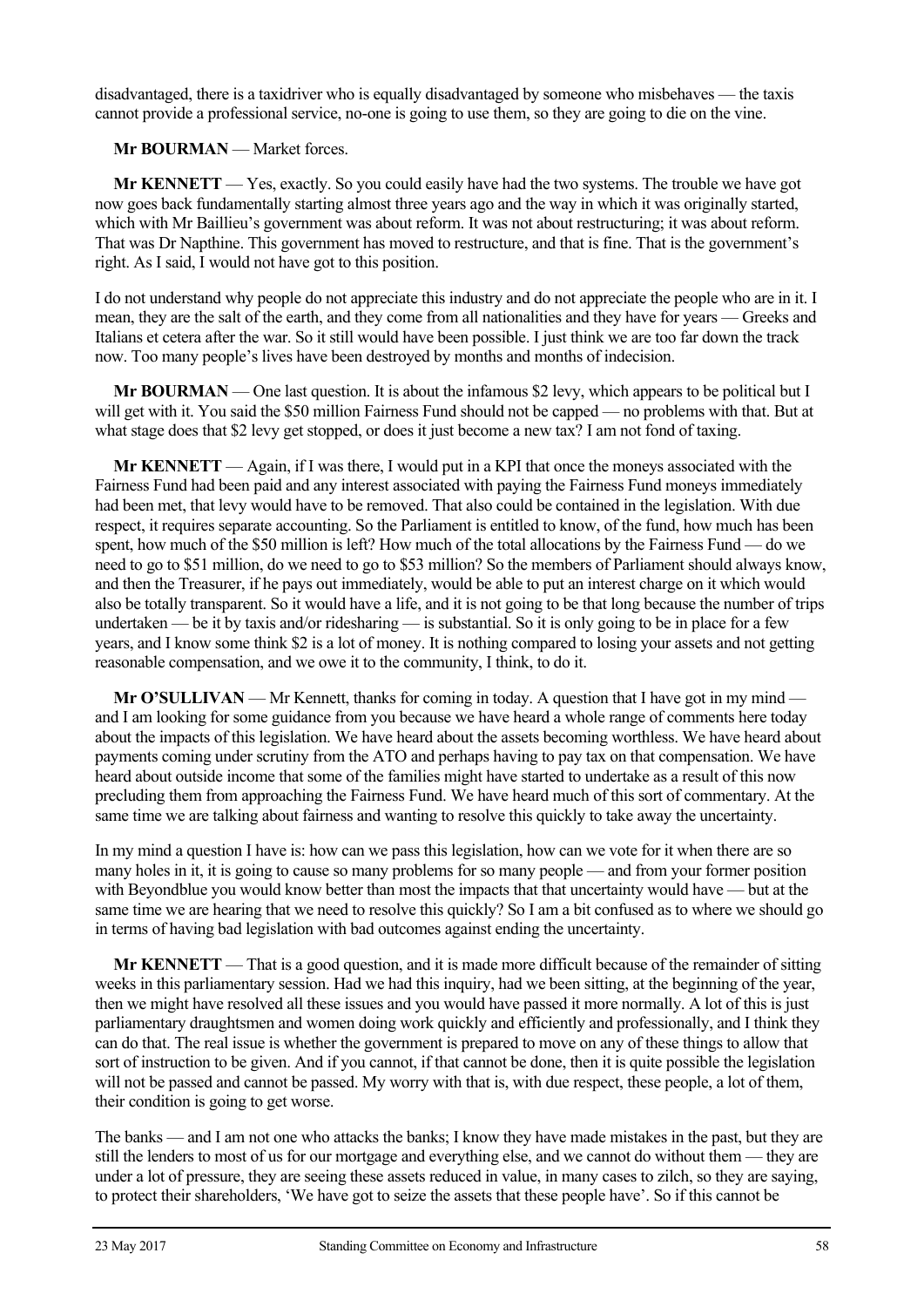resolved quickly, then we run the risk of it being held over until the next session, and the pain that these individuals have been suffering is only going to grow. So there is a human cost in all of this. But I understand the technical issue you are raising, and I think, personally, if it was a choice between the two, I would much rather not have the legislation than not provide proper provision within it to protect the individuals.

There is just one other alternative that I think is probably not feasible. The government could withdraw the legislation and they could introduce legislation as it affects ridesharing and allow the two systems to operate. They could do that in the same way that they have done it fundamentally in New South Wales to some degree. Now it would not be exactly the same, but you could do that. You did not need to disrupt the taxi industry. You did need to make provision for ridesharing, and if we had done that, no-one would be upset, with due respect, perhaps only the ridesharing, who are unaccountable at the moment.

Just understand, that sort of outcome would have put pressure on the taxi industry to modernise itself and to deliver good service et cetera, et cetera. And you are actually seeing this now with some of the taxis that have got what they would call 'more luxurious offerings' than just the common taxi service. So that is an option if anyone has got the courage to do it. Now that might not satisfy a lot of the taxi industry people, because they are in diabolical trouble at the moment, but I do not want to see legislation that is going to worsen their conditions.

**Mr LEANE** — Thanks so much, Mr Kennett, for your assistance to our committee. This is a precedent, I think for all of us, that we have an ex-Premier prepared to come and give evidence to our humble upper house committee.

**The CHAIR** — I think it could be a first for him too.

**Mr LEANE** — So we do appreciate that you have given us time to assist us. You will understand the two-party adversary democratic system better than me — much better than me. We actually have five parties sitting here, but let us go to the two-party adversary system. Taking on board 100 per cent of what you are saying about the \$2 levy and what that means, where it is going to go to and the importance of that, there has been a lot of sabre-rattling from one side of politics that it is an outrageous tax, that it is a slush fund and that it is all sorts of things. So being, I suppose, an icon of that side of politics in this state, have you had a chance to discuss with that side of politics the view that you have put to this committee today?

**Mr KENNETT** — Firstly, thank you for your kind welcome. This is the first time I have ever appeared before a Victorian parliamentary inquiry. I have never done so. I do not think I have ever attended a protest rally. The reason I am here should be seen as the seriousness with which I consider this issue, and I was first in this room 41 years ago, so it is a long time ago.

I am going to be quite frank with you. I have been terribly disappointed in the way my side of politics has handled this issue since the establishment of the inquiry under Ted Baillieu. With hardly any concept of what they wanted out of it, it has been an absolute, unmitigated, unfair balls-up. I have had discussions. I understand the political ramifications of the \$2, but I just want to leave you with an example, if I may. When I established Beyondblue in the year 2000, I established it here in Victoria and had it as a bipartisan group from day one. I had a former Labor health minister in Caroline Hogg and I had a former Nationals Party member in John McGrath on the committee. It is the bipartisanship of Beyondblue that has in part made it so successful, so much so that as you know I am planning to stand down at the end of June. I have been looking for three years for my successor, and it has taken me three years to get former Prime Minister Julia Gillard up as my successor. She will do a very good job.

I am appealing to the Parliament of Victoria: forget your politics and treat these people as you would treat yourself or you would have your children treated if they were being subjected to this restructuring and having their assets destroyed. So yes, I have spoken to all sides of politics on this issue. I guess that is partly why we are here, because the Parliament listened in part and the upper house sent it to a committee, otherwise we probably would have found ourselves with the legislation being debated without the inquiry having the opportunity to take on board some of the submissions that have been made to you to try and find an equitable way to resolve it.

I say to those who oppose some of the ingredients of this legislation to put themselves in the position of those the legislation affects and do whatever you can to be fair, equitable and, more importantly, decent. It does not matter whether there are 30 000 people or only 5000 people or even one person — parliaments are there to